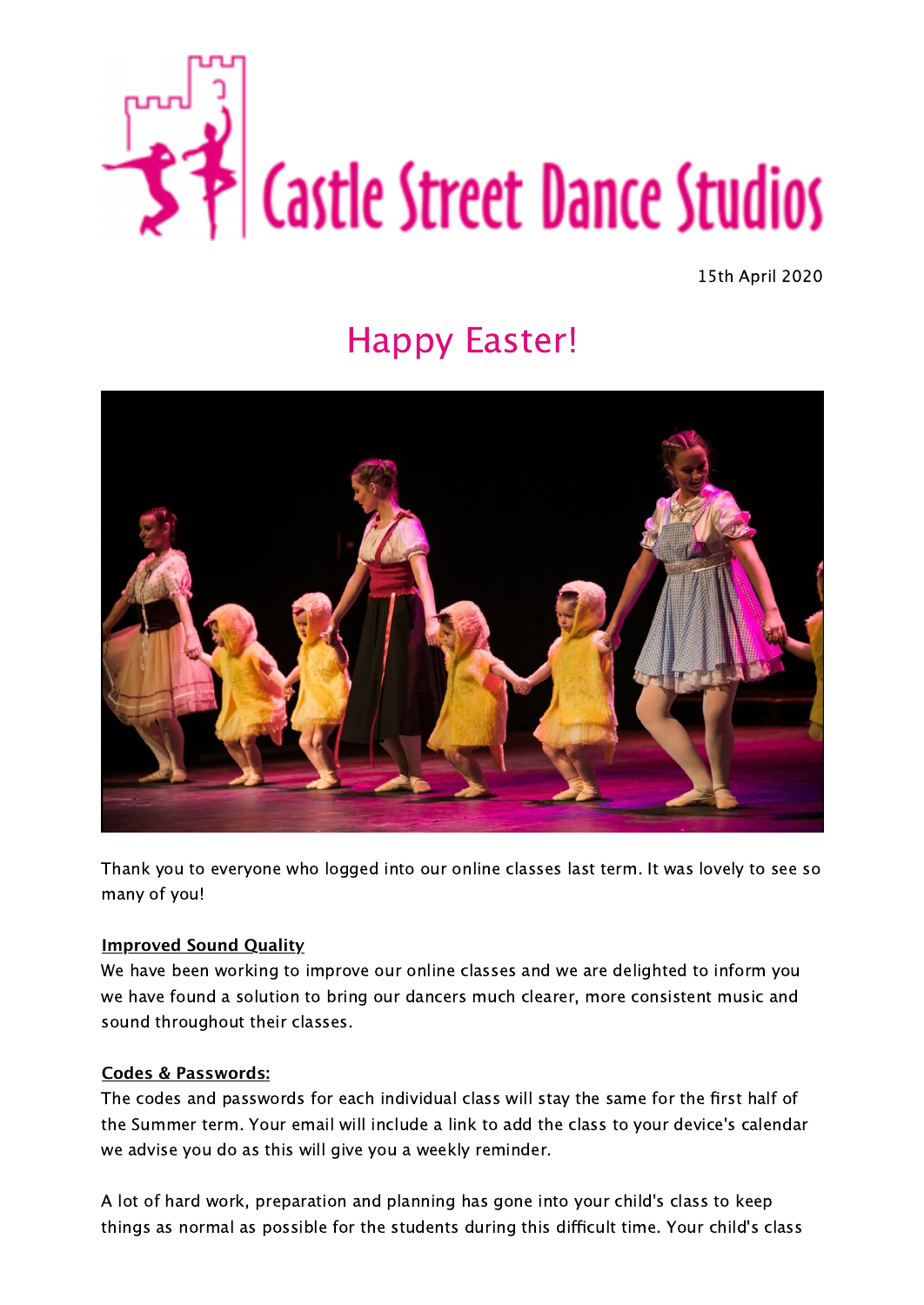will continue to be hosted via video until we can return to normal as soon as the government allows.

During this time is it important for the children to stay active and healthy and we hope by offering our classes live online we can promote a sense of normality in the children's routines and give them something to look forward to each week whilst the schools remain closed.

### How To Improve Your Online Experience

Things to ensure before joining an online session;

- Make sure you use your **child's name** when logging in so the teacher can identify you in the waiting room and let you into the class. Please note, as of the summer term if you are not using your child's name you will not be permitted into the class, this is for security reasons.
- Check you have a good internet connection; sometimes if people are streaming/downloading this can affect the quality of your class. Make sure people aren't on another online call, streaming Netflix or other apps and the microwave isn't on. All these things can interfere.
- Ensure you have ʻAllowed' the video & audio options when joining zoom and make sure your volume is turned up to its loudest.
- Try logging in from a different device e.g laptop, iPad/tablet or even a phone. The bigger the screen the easier it is for the dancers to see their teacher.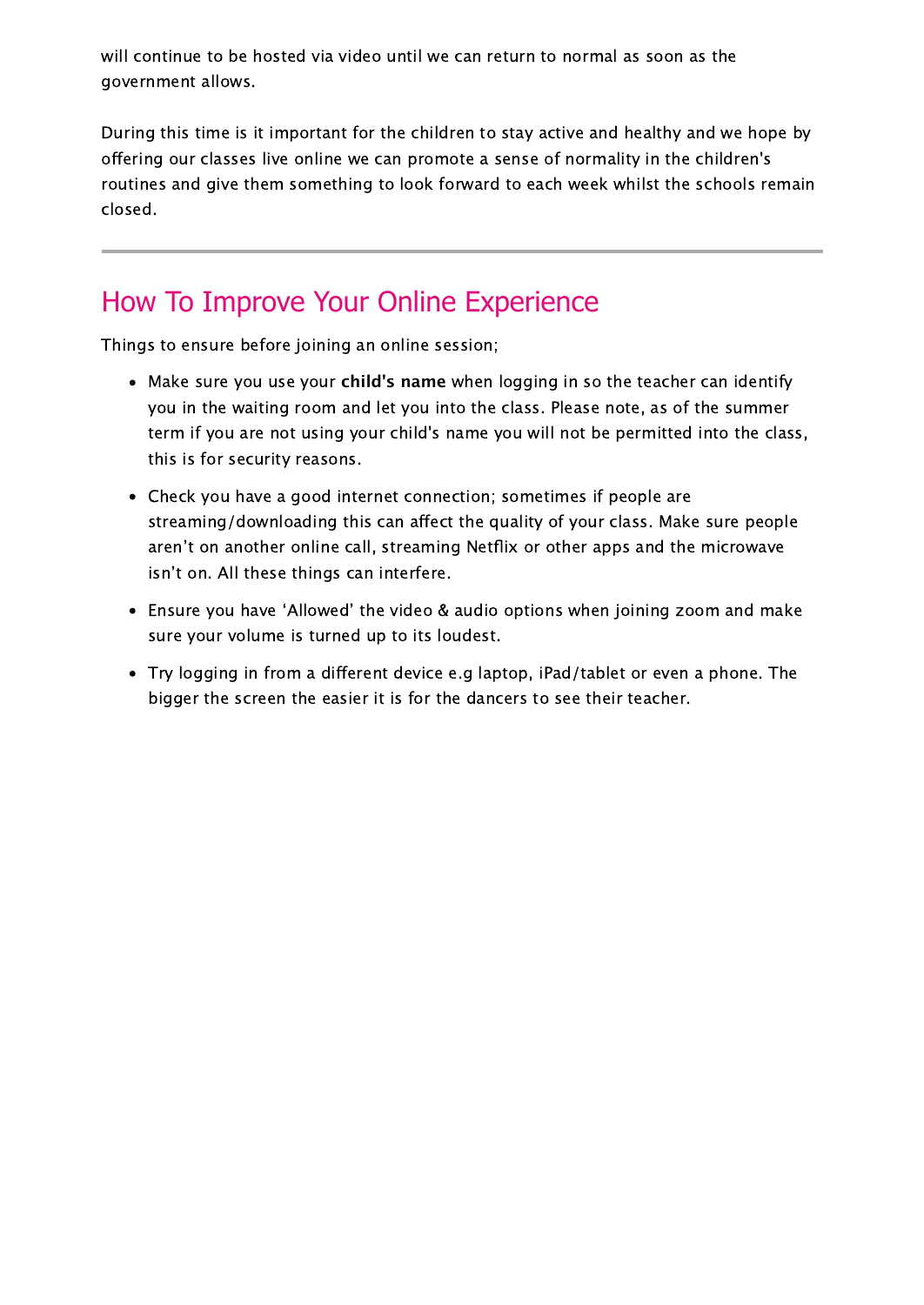

# Easter Toilet Roll Challenge

We would like to create a video for our school social media platforms. As you all know toilet roll has been in short supply during the lockdown, so we are challenging you to pass the toilet roll to Miss Jess! Here's what you need to do;

- Catch and throw a toilet wearing you CSDS or class uniform.
- Please make sure the camera is landscape and throw the toilet roll in from the right.
- Catch it do a little dance, trick, kick and then throw it out of shot to the left (directions from the camera operators perspective)

If you'd like to take part, send your videos to us via Whatsapp, Facebook or Instagram messenger. We can't wait to see them!

The deadline to send your videos is Saturday 18th April, the montage will be posted on our social media on Sunday 19th April.

## Our Commitments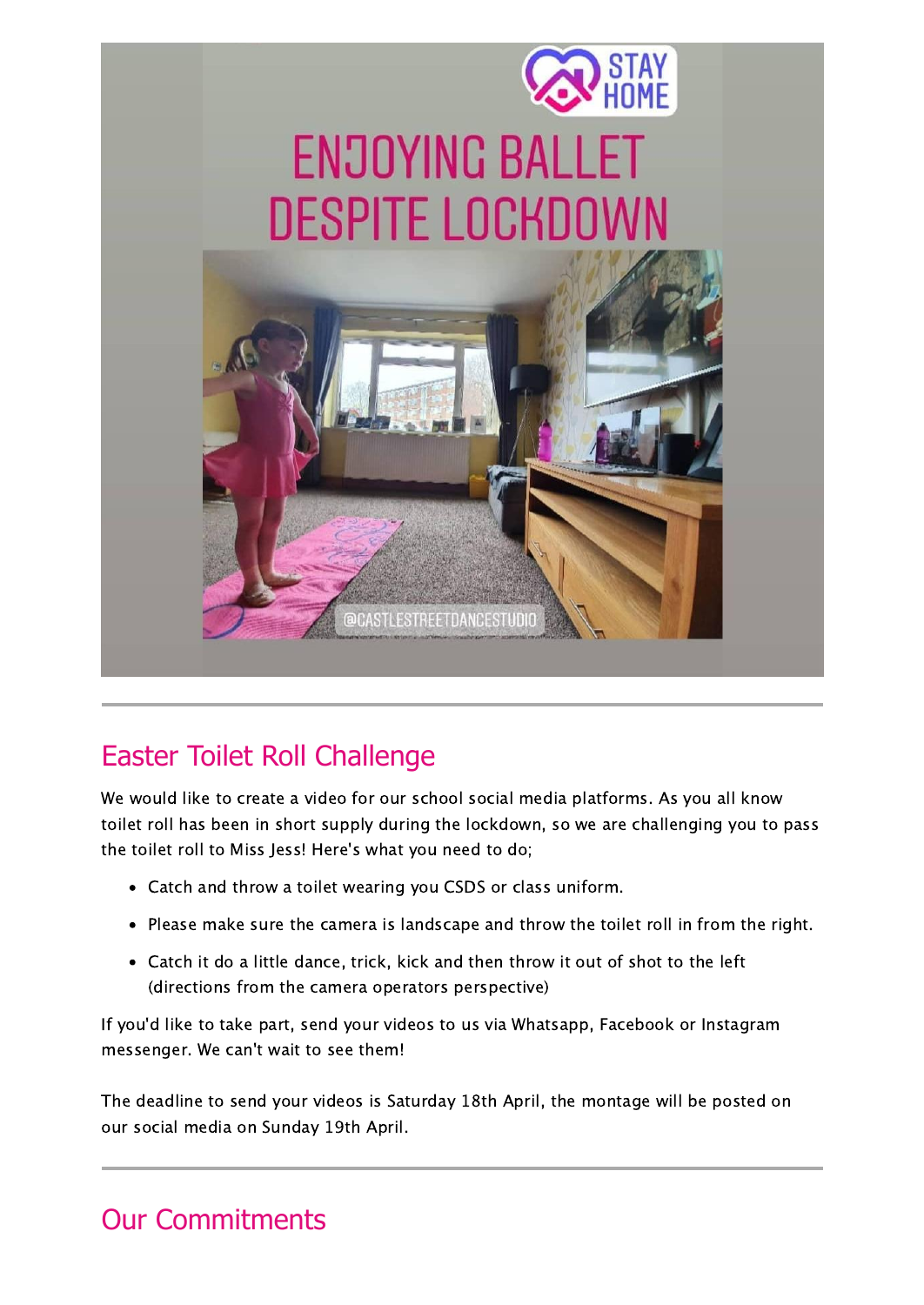We hope you can appreciate the amount of work and time the CSDS team have put into this new program and that you can all benefit from the positives that these virtual classes will bring. As a small business, we appreciate your support through this difficult time. The team have spent years building our school into what it is today and we are confident that this is the best way to continue to give our students the appropriate training during this period of social distancing.

The summer term invoices will be issued as usual on Friday 17th April and we are offering a 10% discount on all fees during this difficult time. If you would like to pay your invoice in monthly instalments please don't hesitate to contact us on info@csds.co.uk to arrange a payment plan.

### Thank You To Our Wonderful Team

We would like to thank our teachers for their continued hard work and planning, enabling us to successfully transition to online teaching. Our teachers have worked tirelessly to plan lessons and create their very own home studios and for this, we are so grateful! Seeing our dancers each week and interacting with them throughout our live classes has been the highlight of our lockdown experience. We are looking forward to seeing you all again in the Summer term which commences the week of the 20th April.

Sending well wishes to all our dancers and their families, stay safe.

Many Thanks, The CSDS Team